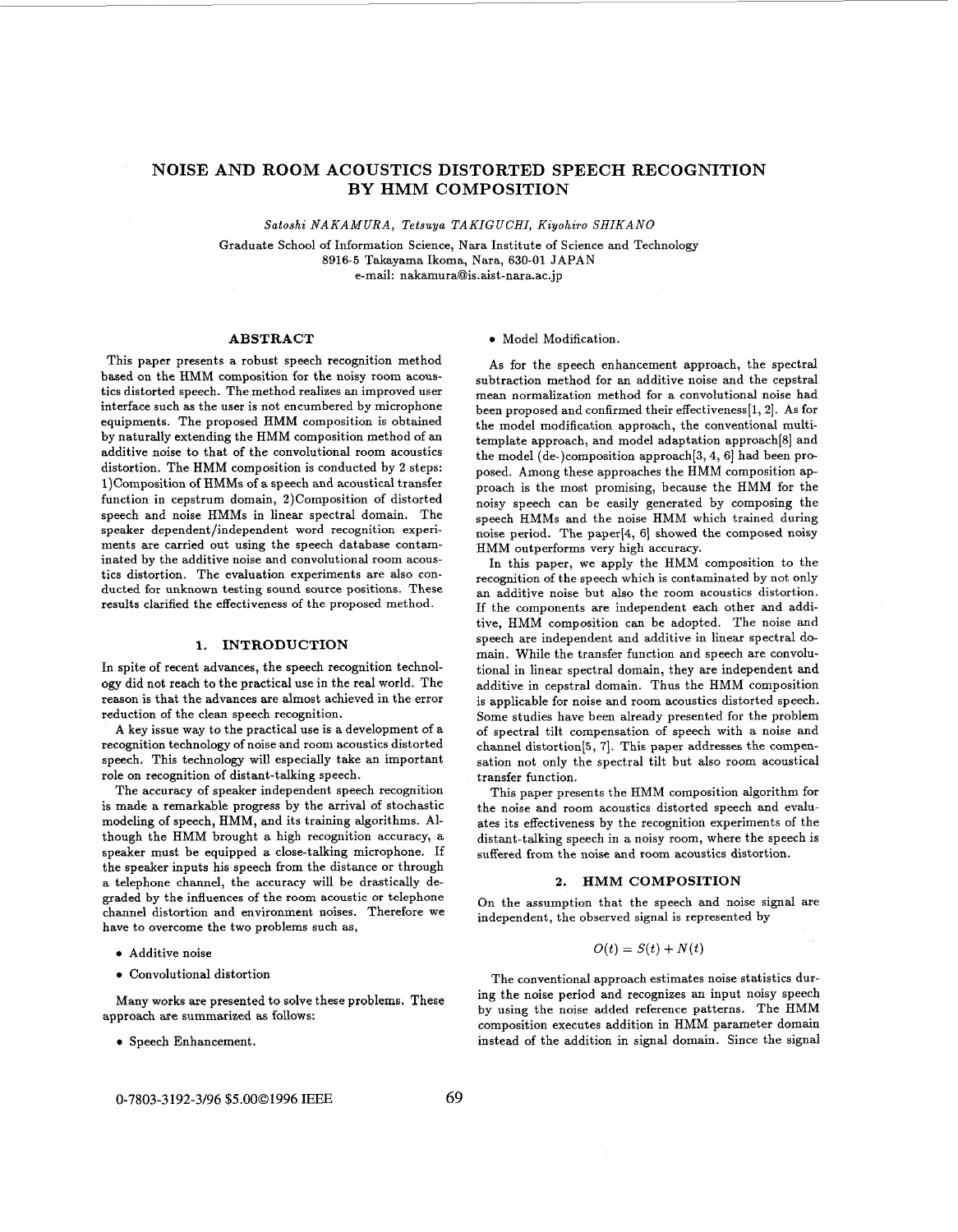level is generally different between training and testing, an adjustment factor  $k$  is introduced. Thus the observed signal is represented by

$$
O(t) = S(t) + kN(t)
$$

where  $O(t)$ ,  $S(t)$  and  $N(t)$  are the observed noisy signal, speech signal and noise signal, respectively. Since this relation is preserved in linear spectral domain, we regard  $O(t)$ ,  $S(t)$ ,  $N(t)$  as short time linear spectra whose analysis window starts at time t from now on.

Generally, parameters for speech recognition are represented by the cepstrum. The parameters have to be transformed to linear domain **as** an addition of the speech and noise holds(4, 61.

**As** for a convolutional distortion, the observed distorted spectrum is represented by

$$
O(t) = H(t) \cdot S(t)
$$

where  $H(t)$  is a transfer function from the sound source to the microphone.  $H(t)$  is a function of time t since the sound source may move. The multiplication can be converted to sum in cepstral domain as,

$$
O_{cep}(t) = H_{cep}(t) + S_{cep}(t)
$$

where,  $O_{cep}(t)$ ,  $H_{cep}(t)$  and  $S_{cep}(t)$  are cepstra for the observed signal, acoustic transfer function and speech signal, respectively. Therefore the observed signal is represented by

$$
O(t) = exp(\mathcal{F}^{-1}(S_{cep}(t) + H_{cep}(t))) + kN(t)
$$
 (1)



### **Figure 1. Block diagram of HMM Composition**

This procedure is summarized in Fig.1. The cosine transform, inverse cosine transform, exponential transform and log transform are conducted on HMM parameters. The procedure is **as** follows:

1. Estimate HMMs of the speech, noise and acoustical transfer function in cepstral domain.

2. Compose HMMs of the speech and acoustical transfer function in cepstral domain.

$$
\mu_{(cep\_SH)} = \mu_{(cep\_S)} + \mu_{(cep\_H)}
$$

$$
\Sigma_{(cep\_SH)} = \Sigma_{(cep\_S)} + \Sigma_{(cep\_H)}
$$

and  $\Sigma_{(cep\_SH)}$  are a mean vector and covariance matrix of HMMs of the speech, acoustical transfer function, and composed HMMs in cepstral domain, respectively. Here,  $\mu_{(cep\_S)}, \Sigma_{(cep\_S)}, \mu_{(cep\_H)}, \Sigma_{(cep\_N)}, \mu_{(cep\_SH)}$ 

**3.** Cosine transform of each Gaussian pdf of HMMs.

$$
\mu_{(log\_SH)} = \Gamma \cdot \mu_{(cep\_SH)}
$$

$$
\Sigma_{(log\_SH)} = \Gamma \cdot \Sigma_{(cep\_SH)} \cdot \Gamma^{-1}
$$

Here,  $\Gamma$  is a cosine transform matrix,  $\mu_{(log_S H)}$  and  $\Sigma_{(log_S H)}$  are a mean vector and covariance matrix of Gaussian pdf in log power spectral domain, respectively.

**4.** Exponential transform to linear spectral domain. The normal random vectors obtained by exponential transform,  $Z = exp^{Y}$ , has log normal distribution. A mean and covariance are given by,

$$
\mu_{(lin\_SH),i} = exp{\mu_{(log\_SH),i} + \frac{\sigma^2_{(log\_SH),ii}}{2}}
$$

 $\sigma^2_{(lin\_SH),ij} = \mu_{(log\_SH),i} \cdot \mu_{(log\_SH),j} \cdot \{ \exp(\sigma^2_{(log\_SH),ij} - 1) \}$ 

Here,  $\mu_{(lin-SH)}$  and  $\Sigma_{(lin-SH)}$  are a mean vector and covariance matrix in linear power spectral domain.

*5.* Compose two distributions according to the equation( **1).** 

$$
\mu_{(lin\_SHN)} = \mu_{(lin\_SH)} + k \cdot \mu_{(lin\_N)}
$$

$$
\Sigma_{(lin\_SHN)} = \Sigma_{(lin\_SH)} + k^2 \cdot \Sigma_{(lin\_N)}
$$

Here,  $\mu_{(lin=N)}, \Sigma_{(lin=N)}, \mu_{(lin\_SHN)}$  and  $\Sigma_{(lin\_SHN)}$  are a mean vector and covariance matrix of the noise and composed model in linear power spectral domain, respectively.

**6.** Log transform of composed HMM.

$$
\mu_{(log\_SHN),i} = \log \mu_{(lin\_SHN),i} \n- \frac{1}{2} \{ \frac{\sigma_{(lin\_SHN),i}^2}{\mu_{(lin\_SHN),i} \cdot \mu_{(lin\_SHN),i}} + 1 \} \n\sigma_{(log\_SHN),ij}^2 = \log \{ \frac{\sigma_{(lin\_SHN),ij}^2}{\mu_{(lin\_SHN),i} \cdot \mu_{(lin\_SHN),j}} + 1 \}
$$

7. Inverse cosine transform to cepstral domain.

$$
\mu_{(cep\_SHN)} = \Gamma^{-1} \cdot \mu_{(log\_SHN)}
$$

$$
\Sigma_{(cep\_SHN)} = \Gamma^{-1} \cdot \Sigma_{(log\_SHN)} \cdot \Gamma
$$

The HMM recognizer decodes the observed signal on a trellis diagram according to maximize the log likelihood. Decoded path will bring a optimal combination of a speech, transfer function and noise.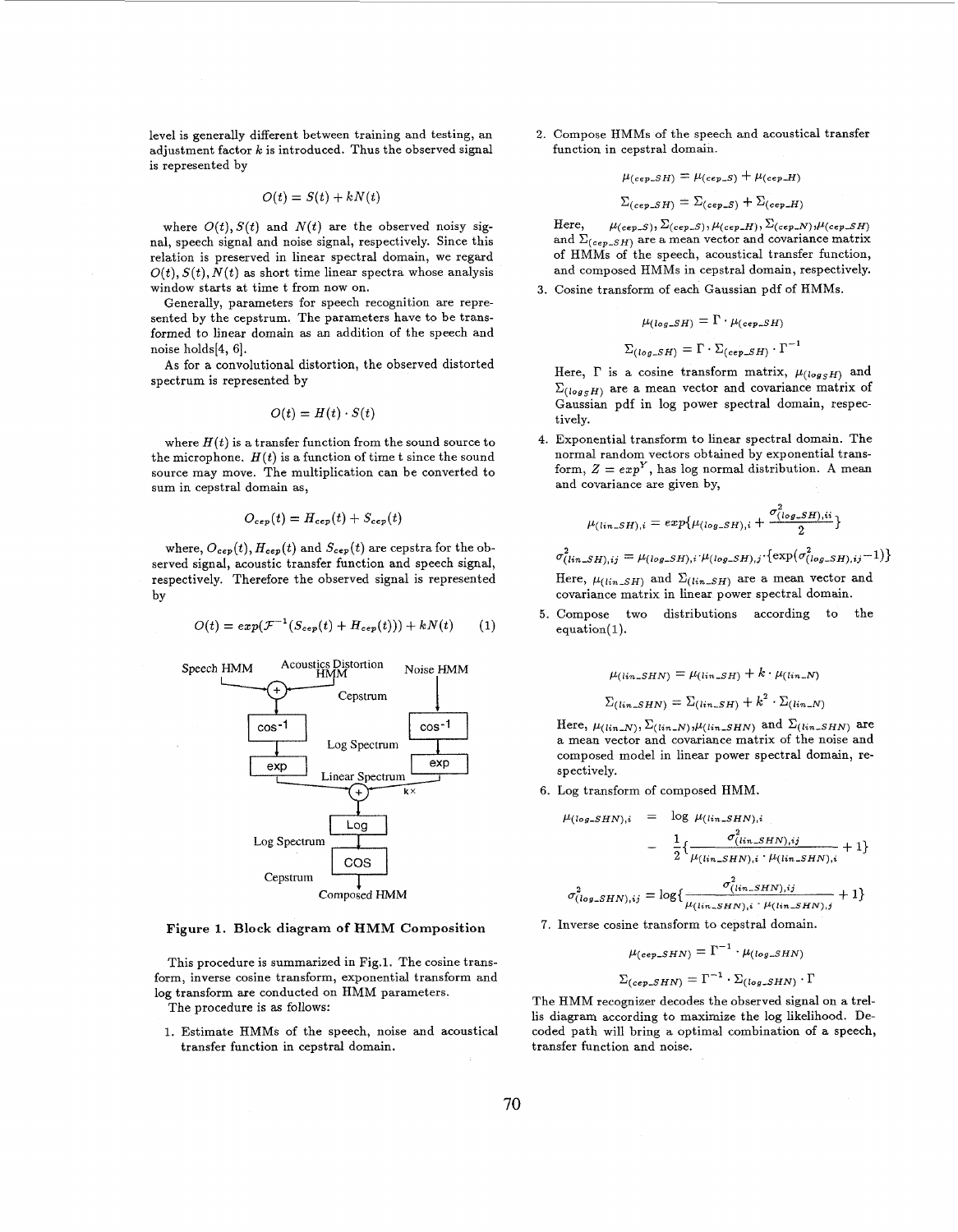#### **3. EXPERIMENTS**

The speech recognition experiments are carried out to investigate the effectiveness of the proposed method. The evaluation of the length of the impulse response and of unknown testing sound source positions is also conducted.

We conducted recognition experiments of the degraded speech uttered in a noisy room. Fig.2 shows the room used in the experiment. We measured 9 transfer functions from 9 positions to the microphone. The former five positions,  $h_1, \dots, h_5$  are used for the model composition and the latter four positions,  $p_1, \dots, p_4$  are used for the recognition tests. The transfer functions are measured by the sweep method. The length of the original impulse response was 180msec(L=180msec). The test data are simulated by the linear convolution of speech corpus and the measured transfer function. The Fig.3 shows the cepstral coefficients of acoustical transfer functions from several training positions. This differences will cause the degradation on speech recognition.



**Figure 2. Room environment** 



**Figure 3. Differences of cepstral coefficients** 

Speech corpus **for** evaluation is ATR Japanese speech database Set-A and ASJ continuous speech database. This database contains word and sentence utterances by announcers. The recognition algorithm is based on 256 tiedmixture diagonal covariance HMMs. The HMM has *5* states and **3** self loops. The Context independent 54 phone models are trained **by** 2620 words. The other *500* words are used for testing. We prepared speaker dependent(SD) and inde- • The HMM composition improves the speech recognipendent(SI) HMMs. The SD HMMs are trained by 1 male tion rate both for noisy speech and distorted speech, and the SI HMMs are trained by 64 speakers. The exper-<br>from 29.8% to 92.4% and from 86.4 to 92.0%, reand the SI HMMs are trained by 64 speakers. The experiments are carried out by using one male speaker used for spectively. This means **HMM** composition successfully SD training. The noise data is collected in a computer room models the noisy **or** distorted speech.

and added to the clean speech data **or** acoustics distorted data as the SNR is 15dB.

Speech signal is sampled in 12kHz and windowed by 32msec Hamming window every 8msec. Then FFT is used to calculate 16-order MFCCs and a power. In the recognition, a power term is not used because it is only necessary to adjust the SNR in the HMM composition.

We assigned one state for the noise HMM and *5* states for the HMM of the acoustical transfer function. Fig.4 shows the structure of the HMM of the acoustical transfer function. Each state directly corresponds to one of the training positions,  $h_1, \dots, h_5$ . The single Gaussian pdf is used for these HMMs.



**Figure 4. Ergodic HMM of acoustical transfer function** 

The speech recognition experiments are conducted. The points to be investigated are:

- Improvements of a recognition rate for the noisy distorted speech.
- *<sup>0</sup>*Evaluation of a speaker dependent(SD) and speaker  $independent(SI)$  speech recognition performance.
- *0* Performance for an unknown sound source position.

The spectral analysis for speech recognition is based on short time windowing. The multiplication of short time signal spectra and the transfer function is equivalent to the periodic convolution in time domain. However, an actual distorted signal is made by the linear convolution. Since the proposed HMM composition of the signal and room acoustical transfer function only realizes the periodic convolution, the composed HMM can't model a actual room acoustics distorted signal accurately. The difference of using periodic and linear convolution will be large according to the length of impulse response.

In this paper, the transfer function in cepstral domain is obtained by subtracting the cepstrum coefficients of original speech from those of convolutioned speech. Although this transfer function will be affected by the predecessor samples, HMM would be able to model the variation by covariance matrix,  $\Sigma$ , of Gaussian pdf.

The results are listed in Table.1. The results are summarized as follows: